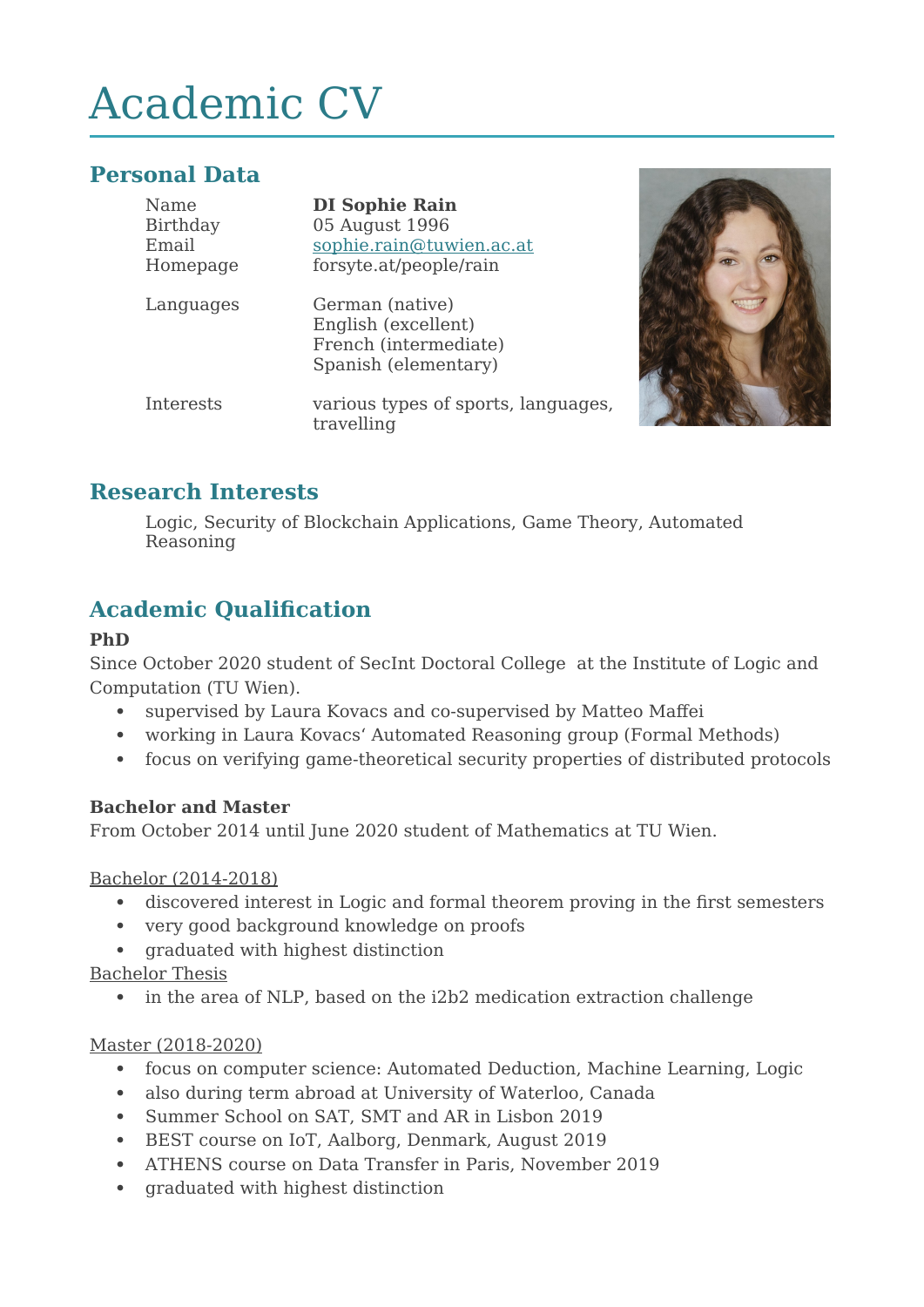#### Master Thesis

- on "First-Order Reasoning with Aggregates", motivated by verification of Smart Contracts
- encoding sums in First-Order logic and reasoning about it
- Institute of Logic and Computation, supervised by Laura Kovacs, in collaboration with Mooly Sagiv from Tel Aviv University

## **Professional Experience**

| Since October 2020         | <b>University Assistent at TU Wien</b><br>in the course of my Phd studies                                                                                                                          |
|----------------------------|----------------------------------------------------------------------------------------------------------------------------------------------------------------------------------------------------|
|                            | September - December 2021 Applied Science Intern at Amazon Web Services<br>(AWS)<br>using Automated Reasoning to make AWS's services<br>secure                                                     |
| February 2021              | IPMA Level D certified Project Manager                                                                                                                                                             |
| October 2019 - August 2020 | <b>Process Engineer at BOSCH</b><br>working in an international agile team in the area of<br>integration testing of BOSCH control unit software,<br>while in parallel finishing my master's degree |
| $2015 - 2019$              | several long term internships at BOSCH<br>supporting the customer project teams in terms of<br>software testing                                                                                    |
| Summers 2014, 2012         | summer internships at Polymun and TGB                                                                                                                                                              |
| School Year 2012/13        | CEO of the Junior Company Hasta la Pasta in High<br>School                                                                                                                                         |

# **Teaching**

| Summer Term 2022                                           | Master Thesis Co-Supervision of Lea Brugger                                                               |
|------------------------------------------------------------|-----------------------------------------------------------------------------------------------------------|
| Summer Term 2022,<br>Summer Term 2021,<br>Winter Term 2020 | <b>Teaching Assistant</b> for Formal Methods in Informatics<br>(mandatory Computer Science Master course) |
| Summer Term 2017                                           | <b>Tutor</b> for Computer Mathematics<br>(mandatory Mathematics Bachelor course)                          |
| Winter Term 2016                                           | <b>Tutor</b> for Introduction to Programming<br>(mandatory Mathematics Bachelor course)                   |

## **Awards and Stipends**

**Dr. Maria Schaumayer prize** for excellent master theses (October 2021)